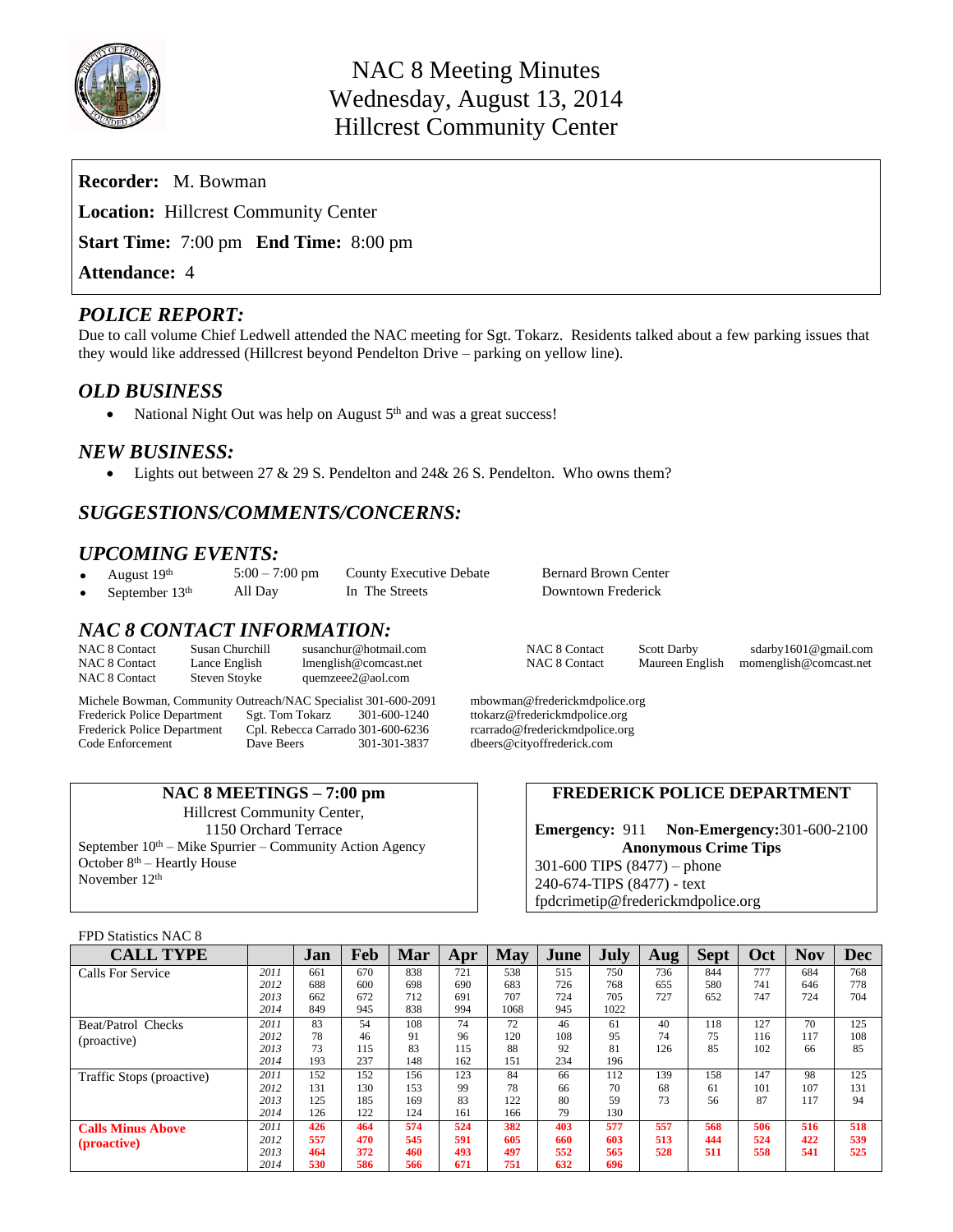| Alarms                                          | 2011         | 3                                    | 10                                   | $\mathfrak{Z}$                       | 14                                        | 6                                  | 9                                    | 6                                    | 9                                    | 9                                    | 10                                   | 5                                    | 6                                |
|-------------------------------------------------|--------------|--------------------------------------|--------------------------------------|--------------------------------------|-------------------------------------------|------------------------------------|--------------------------------------|--------------------------------------|--------------------------------------|--------------------------------------|--------------------------------------|--------------------------------------|----------------------------------|
|                                                 | 2012<br>2013 | 18<br>18                             | 17<br>18                             | 12<br>15                             | 15<br>18                                  | 18<br>22                           | 21<br>23                             | 17<br>21                             | 14<br>25                             | 14<br>13                             | 15<br>22                             | 10<br>22                             | 31<br>33                         |
|                                                 | 2014         | 22                                   | 12                                   | 19                                   | 21                                        | 22                                 | 28                                   | 17                                   |                                      |                                      |                                      |                                      |                                  |
| <b>Average Calls Per Day</b>                    | 2011         | 14                                   | 15                                   | 19                                   | 17                                        | 13                                 | 13                                   | 19                                   | 18                                   | 19                                   | 16                                   | 17                                   | 17                               |
|                                                 | 2012<br>2013 | 15<br>15                             | 14<br>12                             | 15<br>15                             | 16<br>16                                  | 16<br>16                           | 18<br>18                             | 20<br>18                             | 17<br>17                             | 14<br>17                             | 17<br>18                             | 14<br>17                             | 17<br>16                         |
|                                                 | 2014         | 17                                   | 19                                   | 18                                   | 22                                        | 24                                 | 20                                   | 23                                   |                                      |                                      |                                      |                                      |                                  |
| 911                                             | 2011         | 65                                   | 52                                   | 94                                   | $\overline{72}$                           | $\overline{52}$                    | 72                                   | 79                                   | 85                                   | 77                                   | 76                                   | 89                                   | 87                               |
|                                                 | 2012         | 88                                   | 83                                   | 93                                   | 83                                        | 92                                 | 88                                   | 106                                  | 94                                   | 94                                   | 94                                   | 58                                   | 103                              |
|                                                 | 2013<br>2014 | 83<br>91                             | 96<br>122                            | 88<br>110                            | 126<br>119                                | 83<br>134                          | 111<br>110                           | 119<br>152                           | 126                                  | 99                                   | 89                                   | 98                                   | 91                               |
| Misc. (funerals, Noise, etc.)                   | 2011         | 62                                   | 90                                   | 96                                   | 71                                        | 44                                 | 52                                   | 98                                   | 70                                   | 78                                   | 73                                   | 70                                   | 84                               |
|                                                 | 2012         | 49                                   | 45                                   | 51                                   | 11                                        | 42                                 | 44                                   | 57                                   | 50                                   | 27                                   | 45                                   | 33                                   | 43                               |
|                                                 | 2013<br>2014 | 33<br>64                             | 23<br>122                            | 59<br>51                             | 42<br>58                                  | 57<br>47                           | 56<br>27                             | 47<br>64                             | 47                                   | 51                                   | 24                                   | 42                                   | 32                               |
| Accident, Personal Injury                       | 2011         | $\overline{4}$                       | $\mathbf{1}$                         | $\overline{3}$                       | $\overline{2}$                            | $\mathbf{1}$                       | $\overline{\mathbf{3}}$              | $\overline{4}$                       | $\mathfrak{Z}$                       | $\mathbf{1}$                         | $\overline{4}$                       | $\overline{4}$                       | $\overline{4}$                   |
|                                                 | 2012         | 1                                    | 1                                    | $\sqrt{2}$                           | $\mathfrak{Z}$                            | $\sqrt{2}$                         | $\overline{4}$                       | 4                                    | $\mathbf{2}$                         | $\mathbf{1}$                         | $\mathbf{1}$                         | $\boldsymbol{0}$                     | $\mathbf{2}$                     |
|                                                 | 2013<br>2014 | $\mathfrak{2}$<br>$\mathfrak{Z}$     | $\mathbf{1}$<br>$\boldsymbol{0}$     | 5<br>$\boldsymbol{0}$                | 3<br>$\boldsymbol{0}$                     | $\overline{4}$<br>$\sqrt{2}$       | $\mathbf{1}$<br>4                    | $\mathbf{1}$<br>$\mathbf{0}$         | $\mathbf{1}$                         | $\mathbf{1}$                         | 3                                    | $\boldsymbol{0}$                     | $\overline{c}$                   |
| Accident, Property Damage                       | 2011         | 13                                   | $\overline{4}$                       | 11                                   | 14                                        | 11                                 | $\overline{8}$                       | $\overline{\bf 8}$                   | 6                                    | $\overline{4}$                       | 12                                   | 10                                   | 13                               |
|                                                 | 2012         | 6                                    | 10                                   | $\,$ 8 $\,$                          | 11                                        | 5                                  | 8                                    | 13                                   | $\,8\,$                              | 6                                    | 9                                    | 6                                    | 16                               |
|                                                 | 2013         | 6                                    | 8                                    | 8                                    | 11                                        | 8                                  | 16                                   | 8                                    | 6                                    | 15                                   | 6                                    | 13                                   | 9                                |
| Accident, Vehicle                               | 2014<br>2011 | 6<br>$\overline{27}$                 | 13<br>11                             | 10<br>$\overline{21}$                | 5<br>$\overline{21}$                      | 11<br>$\overline{15}$              | 7<br>15                              | 10<br>16                             | 13                                   | 11                                   | 17                                   | $\overline{21}$                      | 24                               |
|                                                 | 2012         | 23                                   | 24                                   | 16                                   | 25                                        | 18                                 | 26                                   | 25                                   | 16                                   | 12                                   | 17                                   | 18                                   | 27                               |
|                                                 | 2013         | 17                                   | 16                                   | 21                                   | 22                                        | 20                                 | 29                                   | 22                                   | 18                                   | 23                                   | 26                                   | 21                                   | 24                               |
|                                                 | 2014         | 17                                   | 25                                   | 24                                   | 14                                        | 28                                 | 25                                   | 24                                   |                                      |                                      |                                      |                                      |                                  |
| <b>Alcohol Complaint</b>                        | 2011<br>2012 | $\boldsymbol{0}$<br>$\boldsymbol{0}$ | $\mathbf{1}$<br>$\boldsymbol{0}$     | $\overline{0}$<br>$\boldsymbol{0}$   | $\overline{0}$<br>$\boldsymbol{0}$        | $\overline{0}$<br>$\mathbf{0}$     | $\boldsymbol{0}$<br>$\boldsymbol{0}$ | $\overline{0}$<br>$\mathbf{0}$       | $\boldsymbol{0}$<br>$\boldsymbol{0}$ | $\boldsymbol{0}$<br>$\boldsymbol{0}$ | $\mathbf{0}$<br>$\boldsymbol{0}$     | $\boldsymbol{0}$<br>$\boldsymbol{0}$ | $\mathbf{0}$<br>$\boldsymbol{0}$ |
|                                                 | 2013         | $\mathbf{0}$                         | $\overline{0}$                       | $\overline{0}$                       | $\mathbf{0}$                              | $\mathbf{0}$                       | $\mathbf{0}$                         | $\overline{0}$                       | $\overline{0}$                       | $\mathbf{0}$                         | $\mathbf{0}$                         | $\mathbf{0}$                         | $\boldsymbol{0}$                 |
|                                                 | 2014         | $\boldsymbol{0}$                     | $\boldsymbol{0}$                     | 1                                    | $\boldsymbol{0}$                          | $\mathbf{0}$                       | 1                                    | $\mathbf{0}$                         |                                      |                                      |                                      |                                      |                                  |
| Assault                                         | 2011         | 3                                    | $\overline{\mathbf{3}}$              | $\overline{4}$<br>3                  | $\overline{4}$<br>$\mathbf{2}$            | $\mathbf{1}$                       | $\sqrt{2}$<br>$\overline{4}$         | $\overline{3}$<br>$\overline{4}$     | $\mathfrak{Z}$<br>5                  | $\sqrt{5}$<br>$\tau$                 | $\mathbf{1}$                         | 3                                    | $\mathbf{1}$<br>$\overline{c}$   |
|                                                 | 2012<br>2013 | $\overline{4}$<br>$\overline{2}$     | 1<br>$\overline{4}$                  | $\overline{4}$                       | 1                                         | $\overline{4}$<br>$\mathfrak{Z}$   | 3                                    | 3                                    | 9                                    | 8                                    | $\overline{4}$<br>$\mathbf{1}$       | 5<br>3                               | $\mathbf{1}$                     |
|                                                 | 2014         | 3                                    | $\overline{4}$                       | $\mathbf{1}$                         | 3                                         | 6                                  | 3                                    | 10                                   |                                      |                                      |                                      |                                      |                                  |
| Burglary, B&E in Progress                       | 2011         | $\mathbf{0}$                         | $\mathbf{0}$                         | $\boldsymbol{0}$                     | $\overline{0}$                            | $\mathbf{0}$                       | $\boldsymbol{0}$                     | $\boldsymbol{0}$                     | $\boldsymbol{0}$                     | $\boldsymbol{0}$                     | $\boldsymbol{0}$                     | $\boldsymbol{0}$                     | $\mathbf{0}$                     |
|                                                 | 2012<br>2013 | $\boldsymbol{0}$<br>$\mathbf{0}$     | $\mathbf{0}$<br>$\mathbf{0}$         | $\boldsymbol{0}$<br>$\boldsymbol{0}$ | $\boldsymbol{0}$<br>$\boldsymbol{0}$      | $\boldsymbol{0}$<br>$\mathbf{0}$   | $\boldsymbol{0}$<br>$\boldsymbol{0}$ | $\mathbf{0}$<br>$\mathbf{0}$         | $\boldsymbol{0}$<br>$\mathbf{0}$     | $\boldsymbol{0}$<br>$\mathbf{0}$     | $\boldsymbol{0}$<br>$\mathbf{1}$     | $\boldsymbol{0}$<br>$\boldsymbol{0}$ | $\boldsymbol{0}$<br>$\mathbf{1}$ |
|                                                 | 2014         | $\mathbf{0}$                         | $\mathbf{0}$                         | $\boldsymbol{0}$                     | $\mathbf{0}$                              | $\mathbf{0}$                       | $\boldsymbol{0}$                     |                                      |                                      |                                      |                                      |                                      |                                  |
| <b>Burglary</b> , Commercial                    | 2011         | $\boldsymbol{0}$                     | $\boldsymbol{0}$                     | $\mathbf{1}$                         | $\boldsymbol{0}$                          | $\boldsymbol{0}$                   | $\boldsymbol{0}$                     | $\boldsymbol{0}$                     | $\boldsymbol{0}$                     | $\boldsymbol{0}$                     | $\boldsymbol{0}$                     | $\boldsymbol{0}$                     | $\mathbf{0}$                     |
|                                                 | 2012         | $\mathbf{0}$                         | 1                                    | $\boldsymbol{0}$                     | $\boldsymbol{0}$                          | 1                                  | $\boldsymbol{0}$                     | 1                                    | $\boldsymbol{0}$                     | $\boldsymbol{0}$                     | 1                                    | 1                                    | $\boldsymbol{0}$                 |
|                                                 | 2013<br>2014 | $\mathbf{0}$<br>$\overline{c}$       | $\mathbf{0}$<br>$\boldsymbol{0}$     | $\mathbf{1}$<br>$\mathbf{0}$         | $\mathbf{1}$<br>$\mathbf{2}$              | $\mathbf{1}$<br>$\mathbf{1}$       | $\boldsymbol{0}$<br>$\mathbf{1}$     | $\mathbf{0}$<br>1                    | $\overline{c}$                       | $\mathbf{0}$                         | $\mathbf{1}$                         | $\boldsymbol{0}$                     | $\overline{0}$                   |
| <b>Burglary</b> , Residential                   | 2011         | $\overline{2}$                       | $\overline{2}$                       | $\mathbf{1}$                         | $\mathbf{1}$                              | $\mathbf{1}$                       |                                      | $\boldsymbol{0}$                     | $\sqrt{2}$                           | $\overline{4}$                       | $\mathbf{1}$                         | $\overline{4}$                       | $\mathbf{1}$                     |
|                                                 | 2012         | $\boldsymbol{0}$                     | $\mathbf{2}$                         | $\overline{c}$                       | 3                                         | $\mathbf{1}$                       | $\sqrt{2}$                           | 1                                    | $\mathbf{0}$                         | $\mathfrak z$                        | $\boldsymbol{0}$                     | 3                                    | $\mathbf{1}$                     |
|                                                 | 2013<br>2014 | $\mathbf{0}$<br>$\sqrt{2}$           | $\mathbf{1}$<br>$\boldsymbol{0}$     | $\mathbf{1}$<br>1                    | 5<br>$\sqrt{2}$                           | 3<br>$\boldsymbol{0}$              | $\sqrt{2}$<br>3                      | $\boldsymbol{2}$<br>$\overline{4}$   | 3                                    | $\mathbf{1}$                         | $\mathbf{0}$                         | $\mathbf{2}$                         | $\overline{4}$                   |
| Destruction of                                  | 2011         | 5                                    | $\overline{4}$                       | 6                                    | $\overline{7}$                            | $\overline{3}$                     | 5                                    | 11                                   | 9                                    | 6                                    | 12                                   | 5                                    | $\overline{3}$                   |
| Property/Vandalism                              | 2012         | 5                                    | $\mathfrak{2}$                       | $\overline{c}$                       | 6                                         | 8                                  | 6                                    | 8                                    | $\mathfrak{2}$                       | 7                                    | 8                                    | 4                                    | 6                                |
|                                                 | 2013         | $\overline{4}$                       | $\overline{4}$                       | 5                                    | $\overline{7}$                            | $\overline{4}$                     | 6                                    | 12                                   | $7\phantom{.0}$                      | 12                                   | 8                                    | 8                                    | 12                               |
| Discharging Firearm                             | 2014<br>2011 | 6<br>$\mathbf{0}$                    | $\tau$<br>$\overline{0}$             | 6<br>$\mathbf{1}$                    | 8<br>$\overline{2}$                       | 6<br>$\mathbf{0}$                  | 3<br>$\overline{0}$                  | 11<br>$\boldsymbol{0}$               | $\boldsymbol{0}$                     | $\boldsymbol{0}$                     | $\boldsymbol{0}$                     | $\boldsymbol{0}$                     | $\boldsymbol{0}$                 |
|                                                 | 2012         | $\mathbf{0}$                         | $\mathbf{0}$                         | $\mathbf{0}$                         | $\mathbf{0}$                              | $\mathbf{0}$                       | $\Omega$                             | $\mathbf{0}$                         | $\mathbf{0}$                         | $\mathbf{1}$                         | $\mathbf{0}$                         | $\mathbf{0}$                         | 6                                |
|                                                 | 2013         | $\boldsymbol{0}$                     | $\boldsymbol{0}$                     | $\boldsymbol{0}$                     | $\boldsymbol{0}$                          | $\mathbf{1}$                       | $\mathbf{1}$                         | $\boldsymbol{0}$                     | 1                                    | $\boldsymbol{0}$                     | $\boldsymbol{0}$                     | $\overline{c}$                       | $\boldsymbol{0}$                 |
|                                                 | 2014<br>2011 | $\mathbf{1}$<br>$\mathbf{1}$         | $\boldsymbol{0}$<br>$\overline{0}$   | $\sqrt{2}$<br>$\overline{2}$         | $\mathfrak{Z}$<br>$\overline{\mathbf{3}}$ | $\boldsymbol{0}$<br>$\overline{2}$ | $\sqrt{4}$<br>$\overline{1}$         | $\mathbf{1}$<br>$\mathbf{1}$         |                                      | $\overline{3}$                       | $\mathbf{1}$                         | $\mathbf{1}$                         |                                  |
| <b>Disorderly</b><br>Conduct/Disturbance/Fights | 2012         | 3                                    | $\mathbf{1}$                         | $\mathbf{1}$                         | $\mathbf{2}$                              | 2                                  | $\boldsymbol{2}$                     | $\boldsymbol{0}$                     | $\mathbf{1}$<br>$\overline{c}$       | $\boldsymbol{0}$                     | $\boldsymbol{0}$                     | 3                                    | $\mathbf{1}$<br>$\boldsymbol{0}$ |
|                                                 | 2013         | $\mathbf{0}$                         | $\boldsymbol{0}$                     | $\sqrt{2}$                           | $\sqrt{2}$                                | 2                                  | $\sqrt{2}$                           | $\mathbf{1}$                         | $\overline{c}$                       | $\boldsymbol{0}$                     | $\mathbf{1}$                         | $\boldsymbol{0}$                     | $1\,$                            |
|                                                 | 2014         | $\boldsymbol{0}$                     | $\boldsymbol{2}$                     | $\sqrt{2}$                           | $\sqrt{2}$                                | $\mathbf{1}$                       | $\boldsymbol{2}$                     | 3                                    |                                      |                                      |                                      |                                      |                                  |
| <b>Domestic Assault/Dispute</b>                 | 2011<br>2012 | $\overline{3}$<br>$\sqrt{2}$         | $\overline{0}$<br>$\mathbf{1}$       | $\overline{1}$<br>$\mathbf{1}$       | $\overline{2}$<br>6                       | $\overline{3}$<br>$\boldsymbol{0}$ | $\,1$<br>$\mathfrak{Z}$              | $\overline{2}$<br>3                  | 1<br>$\mathfrak{Z}$                  | $\overline{2}$<br>$\,1$              | $\overline{2}$<br>$\,1\,$            | $\overline{4}$<br>3                  | $\overline{2}$<br>6              |
|                                                 | 2013         | $\mathfrak{Z}$                       | $\mathbf{1}$                         | $\boldsymbol{0}$                     | $\overline{4}$                            | $\sqrt{2}$                         | $\mathbf{1}$                         | $\mathbf{1}$                         | $\overline{0}$                       | $\overline{c}$                       | $\boldsymbol{0}$                     | 3                                    | $\overline{0}$                   |
|                                                 | 2014         | $\boldsymbol{0}$                     | $\mathbf{1}$                         | $\mathfrak{Z}$                       | $\mathbf{1}$                              | $\overline{4}$                     | $\mathbf{1}$                         | $\mathbf{1}$                         |                                      |                                      |                                      |                                      |                                  |
| <b>Drug Complaint</b>                           | 2011<br>2012 | $\mathbf{1}$<br>$\boldsymbol{0}$     | $\overline{0}$<br>$\mathbf{1}$       | $\overline{0}$<br>$\boldsymbol{0}$   | $\overline{0}$<br>$\boldsymbol{0}$        | $\overline{0}$<br>$\boldsymbol{0}$ | $\overline{0}$<br>$\boldsymbol{0}$   | $\mathbf{1}$<br>$\boldsymbol{0}$     | $\mathbf{0}$<br>$\boldsymbol{0}$     | $\boldsymbol{0}$<br>$\boldsymbol{0}$ | $\mathbf{1}$<br>$\boldsymbol{0}$     | $\mathbf{1}$<br>$\mathbf{1}$         | $\mathbf{1}$<br>$\boldsymbol{0}$ |
|                                                 | 2013         | $\sqrt{2}$                           | $\boldsymbol{0}$                     | $\boldsymbol{0}$                     | $\sqrt{2}$                                | $\mathfrak{Z}$                     | $\boldsymbol{0}$                     | $\mathbf{0}$                         | $\overline{c}$                       | $\boldsymbol{0}$                     | $\mathbf{1}$                         | $\mathbf{1}$                         | $\mathbf{1}$                     |
|                                                 | 2014         | $\overline{c}$                       | $\boldsymbol{0}$                     | $\mathbf{1}$                         | $\boldsymbol{0}$                          | $\mathbf{0}$                       | $\overline{c}$                       | $\mathbf{1}$                         |                                      |                                      |                                      |                                      |                                  |
| Graffiti                                        | 2011         | $\boldsymbol{0}$<br>$\mathbf{0}$     | $\overline{0}$<br>$\overline{c}$     | $\overline{2}$<br>$\boldsymbol{0}$   | $\mathbf{1}$                              | $\overline{0}$<br>$\mathbf{0}$     | $\overline{2}$<br>$\boldsymbol{0}$   | $\boldsymbol{0}$                     | $\boldsymbol{0}$<br>$\mathbf{0}$     | $\overline{0}$                       | $\boldsymbol{0}$<br>$\boldsymbol{0}$ | $\boldsymbol{0}$<br>$\boldsymbol{0}$ | $\mathbf{0}$<br>$\mathbf{0}$     |
|                                                 | 2012<br>2013 | $\boldsymbol{0}$                     | $\overline{4}$                       | 5                                    | 1<br>$\boldsymbol{0}$                     | $\boldsymbol{0}$                   | 1                                    | 3<br>$\boldsymbol{0}$                | $\mathbf{0}$                         | $\mathbf{1}$<br>$\boldsymbol{0}$     | $\boldsymbol{0}$                     | $\boldsymbol{0}$                     | $\boldsymbol{0}$                 |
|                                                 | 2014         | $\boldsymbol{0}$                     | $\boldsymbol{0}$                     | $\boldsymbol{0}$                     | $\mathfrak{Z}$                            | 5                                  | $\boldsymbol{0}$                     | $\mathbf{1}$                         |                                      |                                      |                                      |                                      |                                  |
| Hit and Run, Personal Injury /                  | 2011         | $\overline{4}$                       | $\overline{\mathbf{3}}$              | $\overline{5}$                       | $\overline{\mathbf{3}}$                   | $\overline{4}$                     | $\overline{2}$                       | $\overline{4}$                       | $\ensuremath{\mathsf{3}}$            | 5                                    | $\overline{4}$                       | $\overline{7}$                       | $\mathbf{1}$                     |
| <b>Property Damage</b>                          | 2012<br>2013 | 5<br>5                               | 5<br>$\overline{4}$                  | $\overline{4}$<br>$\overline{4}$     | $\overline{4}$<br>6                       | $\boldsymbol{7}$<br>3              | $\boldsymbol{7}$<br>$\,$ 8 $\,$      | $\overline{4}$<br>$\tau$             | $\sqrt{2}$<br>$\overline{4}$         | $1\,$<br>$\overline{4}$              | 3<br>$\mathbf{0}$                    | 9<br>$\mathbf{2}$                    | $\mathfrak{Z}$<br>8              |
|                                                 | 2014         | $\overline{4}$                       | 3                                    | 9                                    | $\mathbf{2}$                              | 5                                  | $\overline{4}$                       | $\overline{4}$                       |                                      |                                      |                                      |                                      |                                  |
| Homicide                                        | 2011         | $\overline{0}$                       | $\overline{0}$                       | $\overline{0}$                       | $\overline{0}$                            | $\overline{0}$                     | $\overline{0}$                       | $\mathbf{1}$                         | $\boldsymbol{0}$                     | $\boldsymbol{0}$                     | $\boldsymbol{0}$                     | $\overline{0}$                       | $\boldsymbol{0}$                 |
|                                                 | 2012         | $\mathbf{0}$                         | $\boldsymbol{0}$                     | $\boldsymbol{0}$                     | $\boldsymbol{0}$                          | $\mathbf{0}$                       | $\boldsymbol{0}$                     | $\boldsymbol{0}$                     | $\mathbf{0}$                         | $\boldsymbol{0}$                     | $\boldsymbol{0}$                     | $\boldsymbol{0}$                     | $\mathbf{0}$                     |
|                                                 | 2013<br>2014 | $\mathbf{0}$<br>$\boldsymbol{0}$     | $\boldsymbol{0}$<br>$\boldsymbol{0}$ | $\mathbf{0}$<br>$\boldsymbol{0}$     | $\boldsymbol{0}$<br>$\boldsymbol{0}$      | $\mathbf{0}$<br>$\boldsymbol{0}$   | $\boldsymbol{0}$<br>$\boldsymbol{0}$ | $\boldsymbol{0}$<br>$\boldsymbol{0}$ | $\mathbf{0}$                         | $\mathbf{0}$                         | $\boldsymbol{0}$                     | $\mathbf{1}$                         | $\boldsymbol{0}$                 |
| Juvenile Complaints                             | 2011         | $\overline{7}$                       | $\overline{4}$                       | 12                                   | 12                                        | $\overline{\bf 8}$                 | 16                                   | $\overline{7}$                       | 14                                   | 13                                   | 10                                   | $\overline{9}$                       | $\overline{7}$                   |
|                                                 | 2012         | 9                                    | $\overline{4}$                       | $\,8\,$                              | 11                                        | 9                                  | 13                                   | $\,$ 8 $\,$                          | 6                                    | $\overline{c}$                       | 9                                    | 3                                    | $\sqrt{5}$                       |
|                                                 | 2013<br>2014 | $\mathfrak{Z}$<br>$\overline{c}$     | 3<br>$\overline{c}$                  | $\mathfrak{Z}$<br>$\mathbf{1}$       | $\mathfrak{Z}$<br>$\,8\,$                 | $\mathbf{1}$<br>9                  | 5<br>9                               | $\tau$<br>17                         | 8                                    | $7\phantom{.0}$                      | 10                                   | 9                                    | $\mathbf{2}$                     |
| Noise Complaint                                 | 2011         | $\boldsymbol{0}$                     | $\overline{0}$                       | $\overline{0}$                       | $\overline{0}$                            | $\overline{0}$                     | $\,1$                                | $\overline{0}$                       | $\boldsymbol{0}$                     | $\boldsymbol{0}$                     | $\boldsymbol{0}$                     | $\boldsymbol{0}$                     | $\boldsymbol{0}$                 |
|                                                 | 2012         | $\mathbf{0}$                         | $\mathbf{1}$                         | $\boldsymbol{0}$                     | $\boldsymbol{0}$                          | $\boldsymbol{0}$                   | $\boldsymbol{0}$                     | $\boldsymbol{0}$                     | $\boldsymbol{0}$                     | $\boldsymbol{0}$                     | $\boldsymbol{0}$                     | $\boldsymbol{0}$                     | $\mathbf{0}$                     |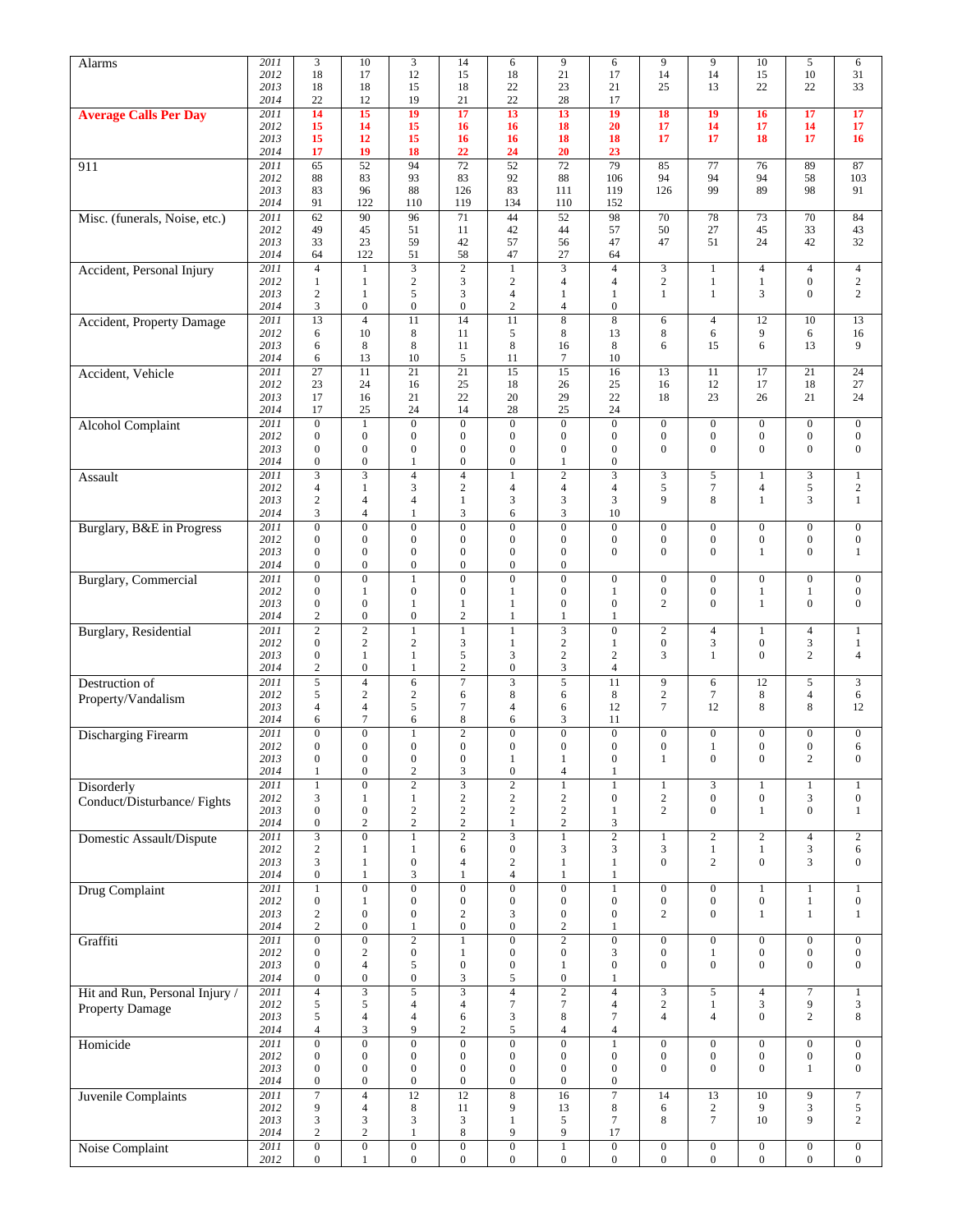|                              | 2013         | $\mathbf{0}$            | $\mathbf{0}$     | $\overline{0}$   | $\mathbf{0}$     | $\overline{0}$   | $\mathbf{0}$     | $\overline{0}$   | $\Omega$                     | $\Omega$         | $\mathbf{0}$     | $\overline{0}$               | $\mathbf{0}$                 |
|------------------------------|--------------|-------------------------|------------------|------------------|------------------|------------------|------------------|------------------|------------------------------|------------------|------------------|------------------------------|------------------------------|
|                              | 2014         | $\mathbf{0}$            | $\boldsymbol{0}$ | $\boldsymbol{0}$ | $\boldsymbol{0}$ | $\boldsymbol{0}$ | $\boldsymbol{0}$ | 0                |                              |                  |                  |                              |                              |
| Parking Complaint/Violations | 2011         | $\mathbf{0}$            | $\overline{4}$   | $\overline{3}$   | $\mathbf{1}$     | $\overline{0}$   | $\mathbf{1}$     | $\overline{0}$   | $\mathbf{1}$                 | 3                | $\mathbf{1}$     | $\overline{c}$               | $\boldsymbol{0}$             |
|                              | 2012         | $\mathbf{0}$            | 1                | $\mathbf{0}$     | 1                | 3                | $\boldsymbol{0}$ | $\overline{c}$   | 1                            | $\mathbf{1}$     | $\mathbf{0}$     | $\boldsymbol{0}$             | 1                            |
|                              | 2013         | $\Omega$                | $\overline{0}$   | $\mathbf{0}$     | $\overline{0}$   | $\mathbf{0}$     | 1                | $\mathbf{1}$     | $\overline{0}$               | $\theta$         | $\theta$         | $\mathbf{0}$                 | $\mathbf{0}$                 |
|                              | 2014         | $\mathbf{0}$            | 3                | 3                | $\overline{0}$   | $\mathbf{1}$     | $\mathbf{1}$     | $\overline{0}$   |                              |                  |                  |                              |                              |
| Robbery, Armed               | 2011         | $\overline{0}$          | $\overline{0}$   | $\overline{0}$   | $\overline{0}$   | $\mathbf{1}$     | $\overline{0}$   | 1                | $\overline{2}$               | $\overline{0}$   | $\mathbf{1}$     | 1                            | $\boldsymbol{0}$             |
|                              | 2012         | $\mathbf{0}$            | $\overline{0}$   | $\overline{0}$   | $\overline{0}$   | $\boldsymbol{0}$ | $\mathbf{1}$     | $\boldsymbol{0}$ | $\boldsymbol{0}$             | 1                | $\mathbf{1}$     | $\mathbf{1}$                 | $\mathbf{1}$                 |
|                              | 2013         | $\Omega$                | 1                | $\overline{0}$   | 1                | $\mathbf{1}$     | 1                | $\overline{0}$   | $\Omega$                     | $\mathbf{1}$     | $\theta$         | $\mathbf{0}$                 | $\mathbf{1}$                 |
|                              | 2014         | $\Omega$                | $\Omega$         | $\Omega$         | 1                | $\mathbf{0}$     | $\mathbf{0}$     | $\overline{0}$   |                              |                  |                  |                              |                              |
| Robbery - In Progress /      | 2011         | $\mathbf{0}$            | $\overline{0}$   | $\mathbf{0}$     | $\overline{0}$   | $\boldsymbol{0}$ | $\overline{0}$   | 1                | $\boldsymbol{0}$             | $\boldsymbol{0}$ | $\boldsymbol{0}$ | $\boldsymbol{0}$             | $\boldsymbol{0}$             |
| Occurred Earlier             | 2012         | $\mathbf{0}$            | $\Omega$         | $\overline{0}$   | $\theta$         | $\mathbf{0}$     | $\theta$         | 3                | $\mathbf{0}$                 | $\overline{2}$   | $\overline{c}$   | $\mathbf{0}$                 | $\mathbf{1}$                 |
|                              | 2013         | 3                       | $\mathbf{0}$     | $\mathbf{0}$     | $\overline{0}$   | $\boldsymbol{0}$ | 1                | $\overline{0}$   | $\mathbf{0}$                 | $\mathbf{1}$     | $\mathbf{1}$     | $\mathbf{1}$                 | $\boldsymbol{0}$             |
|                              | 2014         | $\overline{4}$          | $\overline{0}$   | $\theta$         | 1                | $\mathbf{0}$     | $\overline{0}$   | $\overline{0}$   |                              |                  |                  |                              |                              |
| Robbery, Strong Arm          | 2011         | $\mathbf{0}$            | $\overline{2}$   | $\overline{0}$   | $\mathbf{1}$     | $\overline{0}$   | $\mathbf{1}$     | $\overline{2}$   | $\mathbf{0}$                 | $\overline{0}$   | $\mathbf{0}$     | 1                            | $\mathbf{0}$                 |
|                              | 2012         | $\mathbf{0}$            | $\overline{0}$   | $\mathbf{0}$     | $\overline{0}$   | $\boldsymbol{0}$ | $\mathbf{0}$     | $\overline{0}$   | $\boldsymbol{0}$             | $\boldsymbol{0}$ | $\boldsymbol{0}$ | $\boldsymbol{0}$             | $\boldsymbol{0}$             |
|                              | 2013         | $\Omega$                | $\overline{0}$   | $\overline{0}$   | $\overline{0}$   | $\mathbf{0}$     | $\Omega$         | $\overline{0}$   | $\mathbf{0}$                 | $\theta$         | $\theta$         | $\mathbf{0}$                 | $\mathbf{0}$                 |
|                              | 2014         | $\mathbf{0}$            | $\overline{0}$   | $\overline{0}$   | $\overline{0}$   | $\boldsymbol{0}$ | $\overline{0}$   | $\overline{0}$   |                              |                  |                  |                              |                              |
| Sex Offense / Rape           | 2011         | $\overline{\mathbf{3}}$ | $\overline{0}$   | $\overline{0}$   | $\mathbf{1}$     | $\overline{0}$   | $\mathbf{1}$     | $\mathbf{0}$     | 2                            | $\mathbf{1}$     | $\overline{c}$   | $\overline{2}$               | $\mathbf{1}$                 |
|                              | 2012         | 1                       | $\theta$         | $\overline{0}$   | $\mathbf{1}$     | 3                | $\mathbf{2}$     | $\mathbf{1}$     | $\mathbf{1}$                 | $\mathbf{1}$     | $\overline{0}$   | $\mathbf{0}$                 | $\mathbf{1}$                 |
|                              | 2013         | $\mathbf{0}$            | 3                | 1                | $\mathbf{0}$     | $\mathbf{1}$     | 1                | $\boldsymbol{0}$ | $\mathbf{0}$                 | $\overline{0}$   | $\mathbf{1}$     | $\mathbf{0}$                 | $\mathbf{1}$                 |
|                              | 2014         | $\mathbf{1}$            | $\mathbf{1}$     | $\mathbf{0}$     | $\overline{c}$   | $\mathbf{0}$     | $\mathbf{1}$     | 3                |                              |                  |                  |                              |                              |
|                              | 2011         | $\overline{0}$          | $\overline{0}$   | $\overline{0}$   | $\overline{0}$   | $\overline{0}$   | $\overline{0}$   | $\overline{0}$   | $\overline{0}$               | $\overline{0}$   | $\overline{0}$   | $\mathbf{0}$                 | $\overline{0}$               |
| Shooting                     |              | $\Omega$                | $\mathbf{0}$     | $\mathbf{0}$     | $\mathbf{0}$     | $\mathbf{0}$     | $\theta$         | $\overline{0}$   |                              |                  | $\mathbf{0}$     |                              |                              |
|                              | 2012<br>2013 | $\Omega$                | $\theta$         | $\mathbf{0}$     | $\overline{0}$   | $\mathbf{0}$     | $\Omega$         | $\overline{0}$   | $\boldsymbol{0}$<br>$\Omega$ | 1<br>$\Omega$    | $\theta$         | $\boldsymbol{0}$<br>$\theta$ | $\mathbf{1}$<br>$\mathbf{0}$ |
|                              | 2014         | $\Omega$                | $\Omega$         | $\mathbf{1}$     | $\mathbf{1}$     | $\Omega$         | $\Omega$         | $\Omega$         |                              |                  |                  |                              |                              |
|                              |              |                         |                  |                  |                  |                  |                  |                  |                              |                  |                  |                              |                              |
| Stabbing                     | 2011         | $\overline{0}$          | $\overline{0}$   | $\overline{0}$   | $\overline{0}$   | $\overline{0}$   | $\overline{0}$   | 1                | $\overline{0}$               | $\mathbf{1}$     | $\overline{0}$   | $\boldsymbol{0}$             | $\mathbf{1}$                 |
|                              | 2012         | $\Omega$                | 1                | $\mathbf{0}$     | $\mathbf{1}$     | $\mathbf{0}$     | $\theta$         | $\overline{0}$   | $\mathbf{0}$                 | $\mathbf{1}$     | $\mathbf{1}$     | $\mathbf{0}$                 | $\mathbf{1}$                 |
|                              | 2013         | $\Omega$                | $\theta$         | $\mathbf{0}$     | $\Omega$         | $\mathbf{0}$     | $\Omega$         | $\Omega$         | $\overline{0}$               | $\Omega$         | $\theta$         | $\Omega$                     | $\mathbf{0}$                 |
|                              | 2014         | $\mathbf{0}$            | $\overline{0}$   | $\overline{0}$   | $\overline{0}$   | $\mathbf{0}$     | $\mathbf{0}$     | 1                |                              |                  |                  |                              |                              |
| Suspicious Activity/Person/  | 2011         | $\overline{35}$         | 38               | $\overline{51}$  | $\overline{54}$  | $\overline{33}$  | $\overline{35}$  | 58               | $\overline{77}$              | 61               | $\overline{42}$  | $\frac{36}{3}$               | 45                           |
| Situation/Vehicle            | 2012         | 39                      | 37               | 47               | 33               | 40               | 42               | 44               | 34                           | 37               | 46               | 39                           | 37                           |
|                              | 2013         | 24                      | 23               | 29               | 25               | 51               | 35               | 54               | 37                           | 37               | 27               | 35                           | 21                           |
|                              | 2014         | 63                      | 37               | 50               | 67               | 60               | 55               | 43               |                              |                  |                  |                              |                              |
| Tampering With A Vehicle     | 2011         | $\mathbf{1}$            | $\overline{0}$   | $\overline{0}$   | $\mathbf{1}$     | $\mathbf{1}$     | $\mathbf{1}$     | $\mathbf{1}$     | $\mathbf{0}$                 | $\overline{0}$   | 1                | $\mathbf{0}$                 | $\mathbf{0}$                 |
|                              | 2012         | 1                       | $\overline{0}$   | $\overline{0}$   | $\mathbf{1}$     | $\boldsymbol{0}$ | $\mathbf{1}$     | 3                | 5                            | $\mathbf{1}$     | $\mathbf{1}$     | $\mathbf{1}$                 | 3                            |
|                              | 2013         | 3                       | $\overline{0}$   | $\overline{0}$   | $\mathbf{1}$     | $\mathbf{0}$     | $\overline{0}$   | 5                | $\theta$                     | 5                | $\overline{4}$   | $\mathbf{0}$                 | $\mathbf{1}$                 |
|                              | 2014         | $\mathbf{0}$            | $\boldsymbol{0}$ | $\mathbf{0}$     | $\boldsymbol{0}$ | $\boldsymbol{0}$ | 1                | $\mathbf{1}$     |                              |                  |                  |                              |                              |
| Theft                        | 2011         | 10                      | $\overline{8}$   | $\overline{11}$  | 10               | $\overline{8}$   | $\overline{4}$   | $\overline{22}$  | $\overline{17}$              | 16               | 6                | 11                           | $\overline{9}$               |
|                              | 2012         | $7\phantom{.0}$         | $\overline{7}$   | 12               | 11               | 12               | 17               | 19               | 25                           | 8                | 14               | 21                           | 13                           |
|                              | 2013         | $\mathbf{0}$            | 9                | 10               | 3                | 8                | 21               | 22               | 15                           | 15               | 11               | $\tau$                       | 12                           |
|                              | 2014         | $\tau$                  | 10               | $\,$ 8 $\,$      | 13               | 10               | 16               | 15               |                              |                  |                  |                              |                              |
| Vehicle Theft                | 2011         | $\overline{3}$          | $\overline{3}$   | $\overline{2}$   | $\mathbf{1}$     | $\overline{0}$   | $\overline{0}$   | $\overline{2}$   | $\mathbf{1}$                 | $\overline{2}$   | $\mathbf{1}$     | $\mathbf{1}$                 | $\boldsymbol{0}$             |
|                              | 2012         | 1                       | $\mathbf{1}$     | $\mathbf{0}$     | $\mathbf{1}$     | $\overline{4}$   | $\mathbf{2}$     | $\overline{c}$   | $\mathbf{1}$                 | $\boldsymbol{0}$ | 3                | $\mathbf{2}$                 | 3                            |
|                              | 2013         | $\mathbf{1}$            | $\overline{0}$   | $\overline{4}$   | $\overline{0}$   | $\overline{0}$   | $\mathbf{1}$     | $\overline{0}$   | $\overline{0}$               | $\overline{0}$   | $\overline{c}$   | $\mathbf{1}$                 | $\overline{0}$               |
|                              | 2014         | 2                       | $\mathbf{0}$     | $\mathbf{0}$     | $\mathbf{0}$     | $\boldsymbol{0}$ | $\overline{0}$   | $\overline{0}$   |                              |                  |                  |                              |                              |
| Weapon Complaint/Violation   | 2011         | $\overline{0}$          | $\overline{0}$   | $\overline{0}$   | $\mathbf{1}$     | $\overline{0}$   | $\overline{0}$   | $\overline{0}$   | $\boldsymbol{0}$             | 1                | $\mathbf{1}$     | $\boldsymbol{0}$             | $\overline{2}$               |
|                              | 2012         | $\mathbf{0}$            | $\overline{0}$   | $\mathbf{0}$     | 1                | $\mathbf{0}$     | $\overline{0}$   | $\overline{0}$   | $\mathbf{0}$                 | $\mathbf{1}$     | $\mathbf{1}$     | $\boldsymbol{0}$             | $\mathbf{1}$                 |
|                              | 2013         | $\mathbf{0}$            | 1                | $\mathbf{0}$     | $\mathbf{0}$     | $\mathbf{0}$     | $\mathbf{0}$     | $\overline{0}$   | $\overline{0}$               | 1                | $\mathbf{0}$     | $\mathbf{0}$                 | $\mathbf{0}$                 |
|                              | 2014         | $\Omega$                | 1                | $\overline{c}$   | 1                | $\Omega$         | 1                | $\overline{0}$   |                              |                  |                  |                              |                              |
|                              |              |                         |                  |                  |                  |                  |                  |                  |                              |                  |                  |                              |                              |

| <b>ARRESTS</b>               |      | Jan            | Feb          | Mar              | Apr            | <b>May</b>   | June             | <b>July</b>    | Aug            | <b>Sept</b>    | Oct              | <b>Nov</b>              | <b>Dec</b>       |
|------------------------------|------|----------------|--------------|------------------|----------------|--------------|------------------|----------------|----------------|----------------|------------------|-------------------------|------------------|
| Accident, PD/PI              | 2011 | 1              | $\mathbf{0}$ |                  | 3              |              | $\Omega$         | $\Omega$       | $\Omega$       | $\Omega$       | $\mathbf{0}$     | $\mathbf{0}$            |                  |
|                              | 2012 | $\Omega$       | 1            | $\mathbf{1}$     | $\mathbf{1}$   | $\Omega$     | $\Omega$         |                |                | $\Omega$       |                  |                         | 1                |
|                              | 2013 | $\Omega$       | $\Omega$     | $\theta$         | $\mathbf{0}$   | $\Omega$     | $\mathbf{1}$     | 1              | $\Omega$       | $\Omega$       | $\mathbf{1}$     | $\mathbf{0}$            | $\mathbf{0}$     |
|                              | 2014 | $\Omega$       | $\Omega$     | $\theta$         | $\mathbf{0}$   |              | $\mathbf{1}$     | $\overline{0}$ |                |                |                  |                         |                  |
| Assault                      | 2011 | $\Omega$       | $\Omega$     | $\mathbf{0}$     | $\mathbf{0}$   | $\Omega$     | $\Omega$         | $\overline{0}$ | $\mathbf{0}$   | 1              | $\mathbf{0}$     | $\mathbf{0}$            | $\mathbf{0}$     |
|                              | 2012 | $\Omega$       | $\Omega$     | $\Omega$         | $\mathbf{0}$   | $\Omega$     | $\mathbf{0}$     |                | $\mathbf{0}$   | $\overline{0}$ | $\overline{c}$   |                         | $\boldsymbol{0}$ |
|                              | 2013 | $\Omega$       | $\Omega$     | $\Omega$         | $\mathbf{1}$   |              | 1                | $\overline{0}$ | 3              | $\Omega$       | $\mathbf{1}$     | 1                       | $\mathbf{0}$     |
|                              | 2014 | $\Omega$       | 1            | $\mathbf{0}$     | $\mathbf{0}$   | $\mathbf{0}$ | $\mathbf{0}$     | $\mathbf{0}$   |                |                |                  |                         |                  |
| <b>Burglary</b>              | 2011 | $\Omega$       | $\Omega$     | $\mathbf{0}$     | $\mathbf{0}$   | $\Omega$     | $\mathbf{1}$     | $\overline{0}$ | $\Omega$       | $\overline{0}$ |                  |                         | $\boldsymbol{0}$ |
|                              | 2012 | $\Omega$       | $\mathbf{1}$ | $\mathbf{0}$     | $\mathbf{0}$   | $\mathbf{0}$ | $\mathbf{0}$     |                | $\mathbf{0}$   | $\overline{0}$ | $\overline{0}$   |                         | $\boldsymbol{0}$ |
|                              | 2013 | $\Omega$       |              | $\overline{0}$   | $\mathbf{0}$   |              | $\overline{0}$   | $\overline{0}$ | $\mathbf{0}$   | $\theta$       | $\overline{0}$   | $\overline{0}$          | $\mathbf{0}$     |
|                              | 2014 | $\overline{0}$ | $\mathbf{0}$ | $\overline{0}$   | $\mathbf{0}$   | $\mathbf{0}$ | $\overline{0}$   |                |                |                |                  |                         |                  |
| Destruction of Property      | 2011 | $\Omega$       | $\Omega$     | $\boldsymbol{0}$ | $\overline{0}$ | 1            | $\mathbf{0}$     | $\overline{0}$ | $\mathbf{0}$   | 1              | 1                | $\mathbf{0}$            | $\boldsymbol{0}$ |
|                              | 2012 | $\Omega$       | $\Omega$     | $\boldsymbol{0}$ | 1              |              | $\mathbf{0}$     | $\mathbf{0}$   | $\mathbf{0}$   | $\mathbf{0}$   | $\boldsymbol{0}$ | 0                       | $\boldsymbol{0}$ |
|                              | 2013 | $\Omega$       | $\Omega$     | $\overline{0}$   | $\mathbf{0}$   | $\mathbf{0}$ | $\overline{0}$   | $\mathbf{0}$   | $\mathbf{0}$   | $\Omega$       | $\overline{0}$   | 0                       | $\mathbf{0}$     |
|                              | 2014 | $\mathbf{0}$   | $\mathbf{0}$ | $\mathbf{0}$     | $\mathbf{0}$   | $\mathbf{0}$ | $\mathbf{0}$     |                |                |                |                  |                         |                  |
| Disorderly Conduct           | 2011 |                | $\Omega$     | $\boldsymbol{0}$ | $\mathbf{1}$   |              | $\boldsymbol{0}$ | $\overline{0}$ | $\mathbf{0}$   | $\overline{0}$ | $\sqrt{2}$       | $\overline{0}$          | $\boldsymbol{0}$ |
| /Disturbance/ Fights         | 2012 |                | 1            | $\overline{0}$   | 1              |              | $\mathbf{1}$     | $\mathbf{0}$   | $\mathbf{0}$   | $\overline{0}$ | $\overline{0}$   | $\overline{c}$          | $\boldsymbol{0}$ |
|                              | 2013 | $\Omega$       | $\Omega$     | $\theta$         | $\mathbf{0}$   | $\mathbf{0}$ | $\mathbf{0}$     | $\mathbf{0}$   | $\mathbf{1}$   | $\Omega$       | $\Omega$         | $\mathbf{0}$            | $\mathbf{0}$     |
|                              | 2014 | $\overline{0}$ | $\mathbf{0}$ |                  | $\mathbf{0}$   | $\mathbf{0}$ | $\mathbf{0}$     |                |                |                |                  |                         |                  |
| Domestic Assault/Dispute     | 2011 | $\overline{2}$ | $\Omega$     | $\mathbf{0}$     | $\overline{c}$ | 3            | $\mathbf{0}$     | $\overline{0}$ | $\overline{0}$ | $\mathbf{0}$   | 1                | $\overline{c}$          | $\overline{c}$   |
|                              | 2012 | $\Omega$       | $\Omega$     |                  | $\mathbf{2}$   | $\Omega$     | 3                | $\overline{c}$ | $\mathbf{0}$   | $\overline{c}$ | $\boldsymbol{0}$ | $\overline{\mathbf{c}}$ | 5                |
|                              | 2013 | $\overline{2}$ |              | $\theta$         | $\overline{c}$ | $\Omega$     |                  | $\mathbf{0}$   | $\Omega$       | $\overline{c}$ | $\Omega$         | $\mathbf{0}$            | $\mathbf{0}$     |
|                              | 2014 | $\overline{0}$ | 1            | $\overline{2}$   | $\mathbf{1}$   | 3            |                  |                |                |                |                  |                         |                  |
| Drug Complaint               | 2011 |                | $\mathbf{0}$ | $\mathbf{0}$     | $\mathbf{0}$   | $\mathbf{0}$ | $\mathbf{0}$     |                | $\mathbf{0}$   | $\overline{0}$ | $\mathbf{1}$     |                         | $\mathbf{1}$     |
|                              | 2012 | $\Omega$       | 1            | $\mathbf{0}$     | $\mathbf{0}$   | $\mathbf{0}$ | $\mathbf{0}$     | $\overline{0}$ | $\mathbf{0}$   | $\Omega$       | $\mathbf{0}$     |                         | $\boldsymbol{0}$ |
|                              | 2013 | $\Omega$       | $\Omega$     | $\Omega$         |                | 3            | $\theta$         | $\mathbf{0}$   | $\mathbf{1}$   | $\Omega$       | $\mathbf{1}$     |                         | $\mathbf{1}$     |
|                              | 2014 |                | $\Omega$     | $\mathbf{1}$     | $\mathbf{0}$   | $\Omega$     | $\mathbf{1}$     | $\overline{0}$ |                |                |                  |                         |                  |
| Hit and Run, Property Damage | 2011 | $\Omega$       | $\mathbf{0}$ | $\mathbf{0}$     | $\mathbf{1}$   | $\mathbf{0}$ | $\mathbf{0}$     | $\overline{0}$ | $\overline{0}$ | $\mathbf{0}$   | $\mathbf{0}$     | $\overline{0}$          | $\boldsymbol{0}$ |
|                              | 2012 | $\Omega$       | $\Omega$     | $\mathbf{0}$     | $\overline{0}$ |              | $\mathbf{0}$     | $\mathbf{0}$   | $\mathbf{0}$   | $\mathbf{0}$   | $\mathbf{0}$     |                         | $\boldsymbol{0}$ |
|                              | 2013 | $\Omega$       | $\Omega$     | $\mathbf{0}$     | $\mathbf{0}$   | $\Omega$     | $\Omega$         | $\mathbf{0}$   | 1              | $\Omega$       | $\Omega$         | $\Omega$                | $\mathbf{1}$     |
|                              | 2014 | $\Omega$       | $\Omega$     | 2                | $\mathbf{0}$   |              | $\mathbf{0}$     | $\overline{0}$ |                |                |                  |                         |                  |
| Homicide                     | 2011 | $\Omega$       | $\Omega$     | $\Omega$         | $\mathbf{0}$   | $\Omega$     | $\mathbf{0}$     | $\overline{0}$ | $\Omega$       | $\overline{0}$ | $\mathbf{0}$     | $\overline{0}$          | $\mathbf{0}$     |